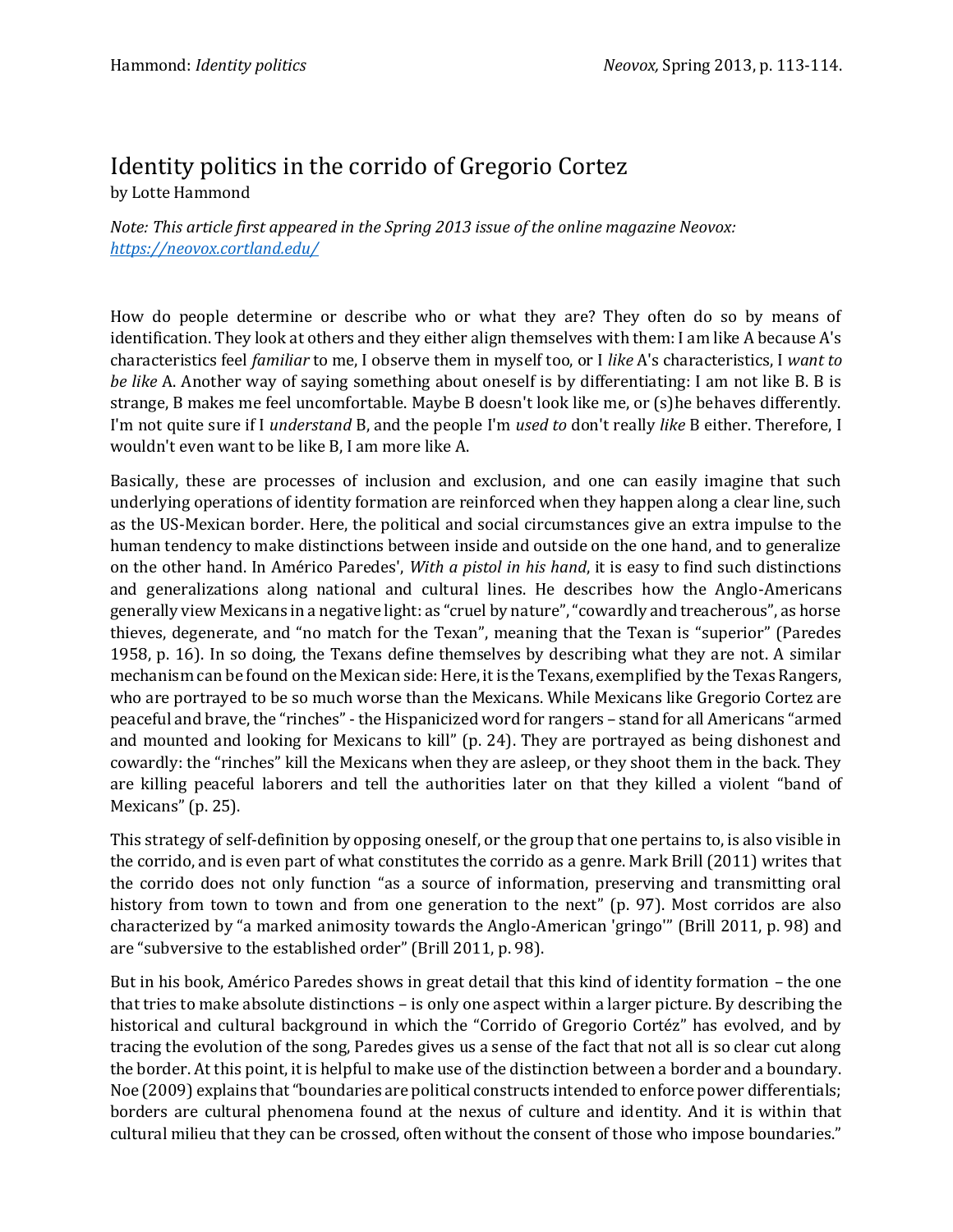(p. 597). Thus, while boundaries reinforce making distinctions, borders can actually open up a vast space of contact. Noe continues that, "[i]n the Rio Grande Valley […] one quickly recognizes that the border does not trace a line between the inside and the outside, that it is too porous to be described as a line at all." (597) It is rather an "amorphous space […] in which cultures, ethnicities, and rhetorics 'bump' against each other […] reforming and revising and revisioning themselves and each other" (p. 597). This concept of the border-space directs our attention to a multitude of ways in which identities become differentiated and subject to change.

On the historical level, for instance, Paredes explores the factual bases of various legends and myths that have formed over time. With regards to the Texas legend, for instance, he uncovers that even though Texans liked to blame Mexicans for violence and cruelty, records show that "by far the majority of the acts of cruelty are ascribed by American writers themselves to men of their own race" (Paredes 1958, p. 18). There was, thus, a self-critical insight that not all evil came from the Mexicans. Paredes also points out that there weren't even always hostilities between Texans and Mexicans: "The Rio Grande people, because of their Federalist and autonomist views, were sympathetic to the Texas republic until Texans began to invade their properties south of the Nueces" (p. 19).

What is even more illustrative of how not all distinctions and hostilities were set in stone, is the figure of Gregorio Cortez and the characteristics a diverse range of people attributed to him. To Noe (2009), Cortez is the perfect example of a "fluid identity" (p. 599) that is able to cross boundaries. He is, for example, not only a hero for fellow Mexicans, but he also epitomizes the ideal hero on the Anglo-American side of the wild west. After all, it is on either side of the boundary that the lonesome, brave, and honest hero is met with admiration and respect as he is defending himself against a violent mob. What is turned around, though, if we look at it from the American perspective, is that this time, the hero is not an Anglo-American against a Mexican violent mob, but it is vice-versa: the Mexican is the admirable hero, and the Texas rangers have come to show the worst of violence and ignorance combined. Therefore, as Paredes (1958) mentions, a "curious ambivalence developed in the Anglo-American attitude toward him, even while the chase was on. Many people found it hard not to admire the courage, skill, and endurance of the hunted man. And after the excitement died down, some Texans changed their opinions about the case" (p. 89). The history of 'the man' which Paredes provides, shows us that there are indeed many more gray zones surrounding Cortez than the blackand-white heroic tales about him would make us believe. He won allies among the Americans because he made big efforts to make himself understood in English (Paredes 1958, p. 57) – in this regard it seems odd, by the way, that the movie restricts his agency by portraying him as not being able to speak English at all. On the other hand, he was not admired and loved by *all* Mexicans either (and those who did look up to him, did so for different reasons): the broadside version of the corrido from Mexico city seems to use his story more to make money and create sensationalism rather than really taking his person and his case seriously. And, more importantly, Paredes' historical research shows that also in his private life, Cortez was not so much a flawless saint, but rather a man with very human traits: contrary to the legend, he did get tired, hungry and thirsty on his escape; before the incident with Sheriff Morris happened, he wasn't all peaceful but his son actually does remember him getting into a fist fight (p. 57); and his family did not only carry him in their hearts, as some versions of the corrido have it (e.g. on p. 158), but his wife rather divorced him in sight of the fact that he had liaisons with other women.

All of the facets surrounding Gregorio Cortez and the different versions of the corrido that is sung in his memory, show that the process of identity formation is not a simple one. Sometimes, people like to draw clear lines that help them to distinguish between good and bad, known and foreign. But what Paredes' book illustrates, is that underneath such shortcuts there are always different processes at